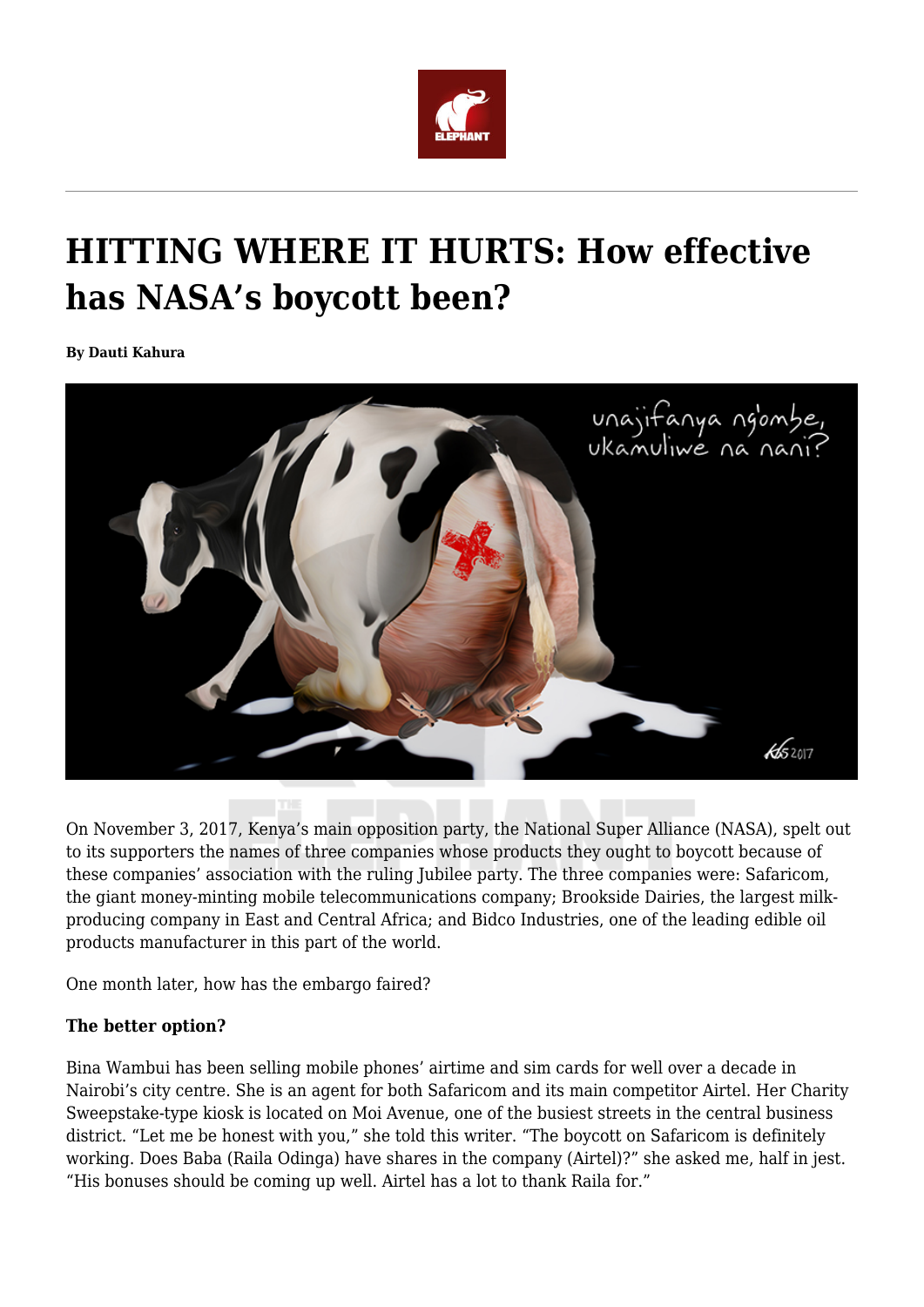"Let me be honest with you," she told this writer. "The boycott on Safaricom is definitely working. Does Baba (Raila Odinga) have shares in the company (Airtel)?" she asked me, half in jest. "His bonuses should be coming up well. Airtel has a lot to thank Raila for."

Bina told me that one of the biggest revenue streams for Safaricom remains the mobile money transfer service M-Pesa. The others are airtime for making voice calls and bundles for surfing the Internet. "My M-Pesa customers are still intact, but Safaricom customers for airtime and sim cards have dipped. I have sold more Airtel sim cards and airtime than at any other time," she said.

On the day I went to interview her, she told me she had just received her day's bonus from Airtel's management. She did not divulge how much the bonus amounted to, but she said it was a good incentive for any Airtel agent who is keen on pushing sales. "An Airtel supervisor, not believing the money I am making in selling Airtel cards and airtime, came personally to see me at my kiosk," said Bina. "I cannot complain. While my Safaricom sales have been fluctuating, my Airtel sales have been soaring. Should I call it a blessing in disguise?"

"I bank money every single day – money that I cannot dare venture out with from my kiosk. That should give you an inkling of the sales I make in a day." Bina told me that mobile telecommunication products salespeople who operate in the central business district hold weekly meetings. "The story is the same from the rest of my colleagues: unprecedented booming Airtel sales. Now, the company is even giving a bonus for airtime sold apart from every sim card sold – even on the lowest airtime of 20 bob, you get a bonus."

However, not all her Safaricom customers have jumped ship. "I will tell you why my M-Pesa customers are still with me: Airtel money transfer is very poor – it is inefficient and hopelessly disorganised and slow – its network is perpetually on a hang mode and if, by bad luck, you make a mistake, it takes between three to four days to sort out the problem. It is too much trouble for a supposedly cheaper money transfer system," noted Bina. "If only Airtel would fix its money transfer issues, it would really give Safaricom a run for its money."

A former senior Safaricom executive told me that the sprawling Eastleigh "town" or "little Mogadishu" – so named because of its large Somali population – together with the famous Kibera slum represent the largest Safaricom markets in Nairobi city. Between them, they generate for Safaricom millions of shillings in profits.

"Eastleigh might not be the best place to gauge whether the Kenyatta family's products are faring well or not," he said. "There has been a deliberate effort by hoteliers and restauranteurs in Eastleigh and elsewhere where there are food outlets to promote camel milk."

Eastleigh – which is today a commercial hub of every imaginable type of business, as well as humungous residential estates and three-star hotels – has some of the biggest and busiest Safaricom shops anywhere in the country as well as small retail traders and street vendors hawking airtime and sim cards. My random check on the impact of the Safaricom boycott showed that Airtel had increased its airtime and sim cards sales in this area.

Near the famous Garissa Lodge shopping mall, a woman was selling Safaricom and Airtel airtime from the boot of her car. "Do I need to answer your question of whether the boycott is working?" she asked me. In the fifteen minutes I watched her mostly sell sim cards, only one asked for a Safaricom line; the rest all bought Airtel lines. "Some of my new customers have been forthright on why they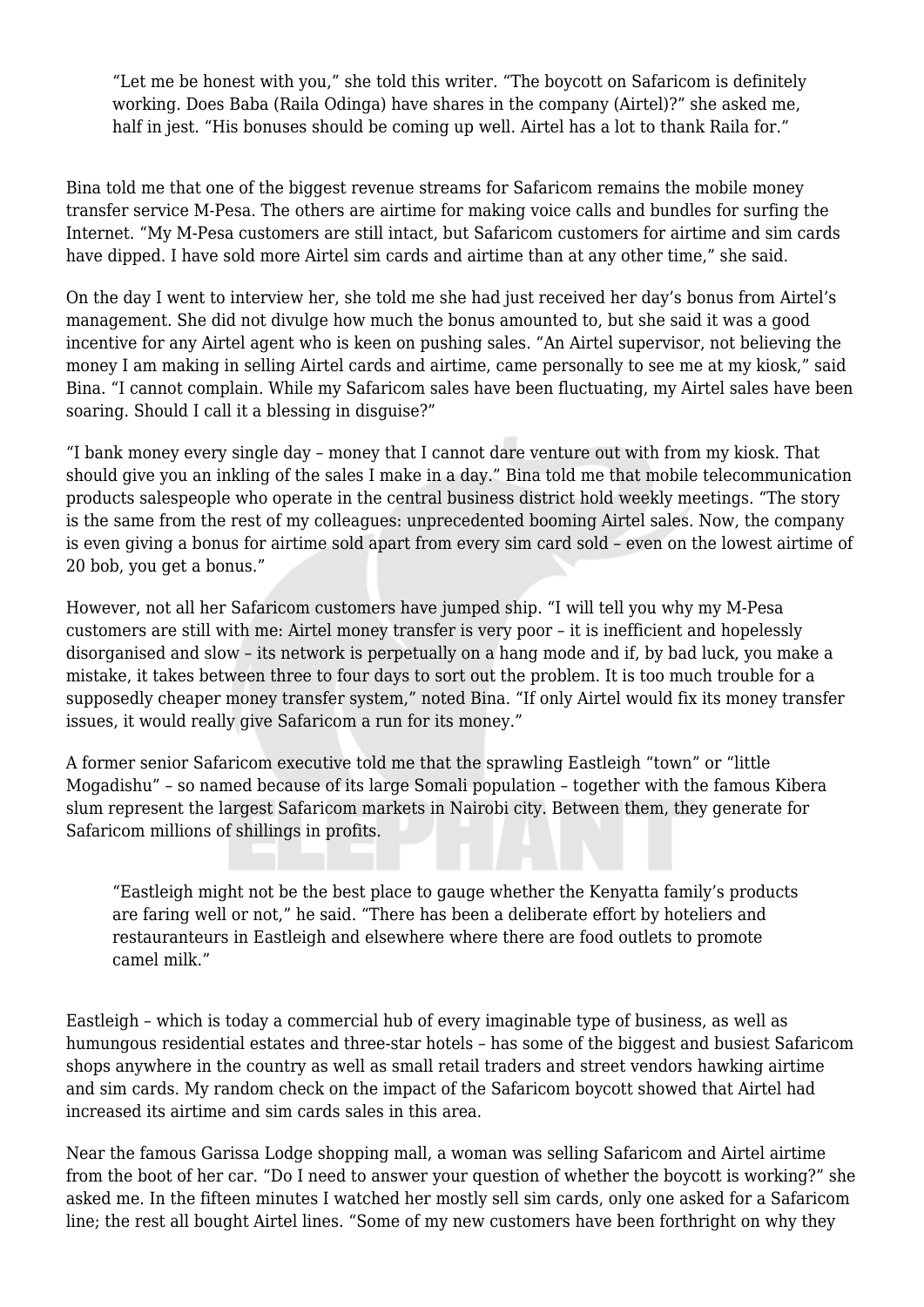are buying new Airtel cards – they are responding to the boycott/resist call," while keeping their Safaricom lines, said the saleslady.

Ahmed, who I met in Eastleigh, told me that he had recently bought an Airtel card, "because I decided to heed Raila's call of boycotting some of these consumer products. But I will be honest with you: I will not abandon my Safaricom card – I need it for my M-Pesa transactions. He did not give us a viable option, Airtel is not the option for now – its network system for money transfer is hopelessly inefficient. If Airtel would improve on its money transfer system, I would be the first one to move."

Airtel has been recruiting massively to beef up the number of its agents countrywide. "One of Airtel's weakest marketing link has been its inadequate agents to push their products," said Peter Achayo, a marketing consultant. "Now they have begun advertising aggressively in Nairobi and the other major towns. It is evident they are experiencing a windfall." Achayo said that part of the reason why Safaricom has been successful is because of its army of agents nationwide. "Agents give your products visibility and generate market competition, which ensures your products are moving fast."

Like Bina, the saleslady at Garissa Lodge said that the Airtel money transfer system was grossly incompetent. "That is why many people who would gladly want to wholly migrate to Airtel will not: what they are doing is keeping their Safaricom sim card intact specifically for M-Pesa transactions and buying a cheaper non-smartphone phone for their Airtel line."

Achayo said he had been conducting an impromptu survey to gauge to what extent people had moved from Safaricom to Airtel. "The entire WhatsApp NASA fraternities have changed their mobile numbers to Airtel. I have gone through nearly all the Opposition coalition groups' on social media, which have members running into their thousands – Airtel fell on a windfall, like manna from heaven, without spending a penny doing any marketing promotion. Safaricom may pretend the shift, however slight it may be, has not affected them, but it sure like hell is feeling the heat."

Six years ago, Gor Mahia Football Club, named after the famous Luo medicine man and magician, was looking for a sponsor after Brookside Dairy terminated its contract with the club after two years. The premier league soccer club with a fan base across Kenya, whose base support lies among the passionate Luo people, sought Safaricom's sponsorship.

"My customers warned me I would be playing with fire if they found me selling Brookside. They have formed a vigilante group made of youths who are now moving from shop to shop to detect who is flouting the boycott."

Its argument was simple and straightforward: We are a leading football club in Kenya and our major colour is green, which is also the brand colour of Safaricom. The club's management argued that if Safaricom sponsors them, it would be a win-win for both: Safaricom would enjoy enhanced visibility with the green and white matching colours of the two brands, while the club would gain access to much needed financial help. Safaricom dithered and did not consider the offer.

"Safaricom is today regretting not jumping at the offer," whispered a senior sales and marketing manager at the telecommunications company. Faced with a marketing boycott, the company is now facing the threat of a dent in its profits and market share, which could result in a collision with its major shareholders. Safaricom has been mulling over how to now approach Gor Mahia.

The company is in a dilemma: If they show interest now, it will be obvious they are responding to the boycott and the club may call its bluff and embarrass the company. If they continue dithering,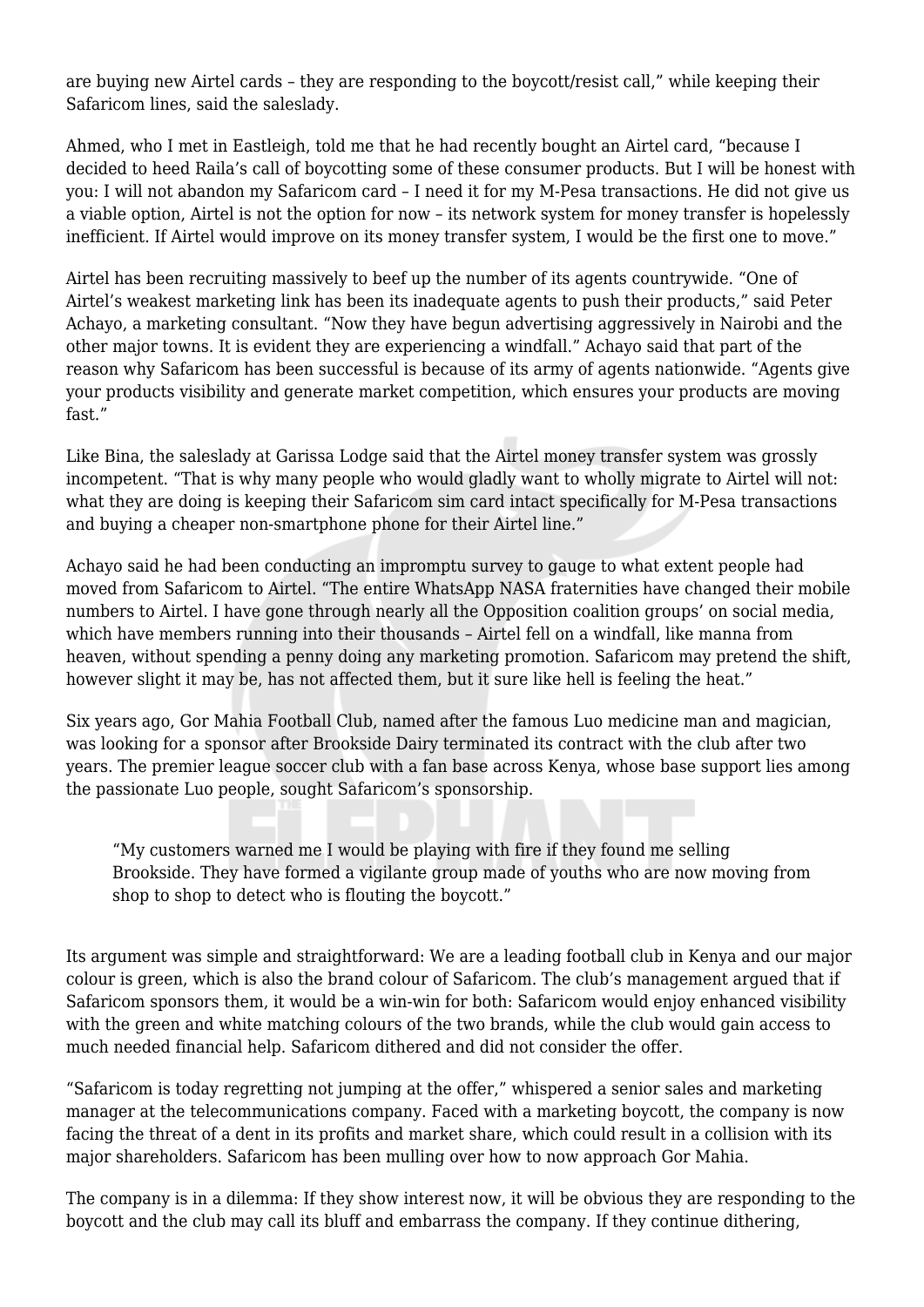without trying to woo the club, whose supporters are as passionate about football as they are about the opposition and its leader Raila Odinga, they may lose a chance to salvage their company's reputation. The manager admitted that if Safaricom had agreed to sponsor the club, it would have been difficult and perhaps unlikely that Raila would have asked his supporters to boycott its products.

## **Camel milk in your tea?**

Ahmed invited me for tea in one of the many Eastleigh restaurants that offer exquisite mouthwatering Somali cuisine. It provided me with the perfect opportunity to also ask him whether Eastleigh residents were boycotting Brookside Dairies' milk. "Personally I take tea made with camel milk – it's the best nutritionally and it is not overly skimmed," Ahmed replied. He added that many Somali restaurants were increasingly turning to using camel milk in tea. "Eastleigh might not be the best place to gauge whether the Kenyatta family's products are faring well or not," he said. "There has been a deliberate effort by hoteliers and restauranteurs in Eastleigh and elsewhere where there are food outlets to promote camel milk."

Camel milk is brought to Nairobi in trucks daily from Ilbisil, Isinya, Kitengela and Namanga towns where camel farming, specifically for milk production, is booming business. The milk is distributed to various hotels and restaurants in Eastleigh as well as in Nairobi's central business district. Increasingly, camel tea is becoming popularly as an alternative to the usual cow milk that Kenyans are used to. A couple of years ago, if you had told Kenyans that camel milk was a practical alternative to what they are used to, they would have smirked, but today it is even sold in supermarkets.

Ahmed, who holds a PhD in Business Administration, told me people only change their habits when they are offered viable options that work just as well, or better. "As of now, Airtel is not that option, so naturally and ordinarily, what people do is such situations is they fall back to what is predictable and what they know best."

The camel milk option among Kenyans will, in the fullness of time, become an acquired taste, said Ahmed, because just as cow milk is an acquired taste, so too is camel milk. In any case, what cow milk offers, camel milk can offer too, if not better in terms of nutritional value and taste.

Eastmatt Supermarket is a mwananchi (common man's) shoppers' departmental store that has three outlets in the central business district. The biggest one is on Tom Mboya Street, across from the Nairobi County Fire Station. Every day before 9.00 a.m., the supermarket receives 100 crates of Brookside Dairies milk products, namely, Brookside, Delamere, Ilara, Molo and Tuzo. A couple of years ago, Brookside Dairies, which is owned by the Kenyatta family, bought out Delamere Milk, which was formerly owned by the Delamere family that is domiciled at Elementaita in Naivasha.

A supervisor told this writer that the supermarket receives 20 crates each of each brand, that is, a total 100 crates every day. Each crate has 18 packets of milk, so it receive 1,800 packets of Brookside products daily. On a good day almost all the packets are sold.

However, in the days following NASA's announcement of the boycott – which was aimed at hurting the Kenyatta family and its scion President Uhuru Kenyatta – the supermarket was left with a lot of unsold milk. Since the milk has an expiry date, it is the shelf manager's job to ensure that all unsold milk approaching its expiry date (most expiry dates last three days) is returned to the company.

"Our sales seems to have stabilised somewhat, the boycott now is not as biting," said the supervisor. Normally, by 8.30 p.m., the sales figures are reconciled and summed up. The day I visited the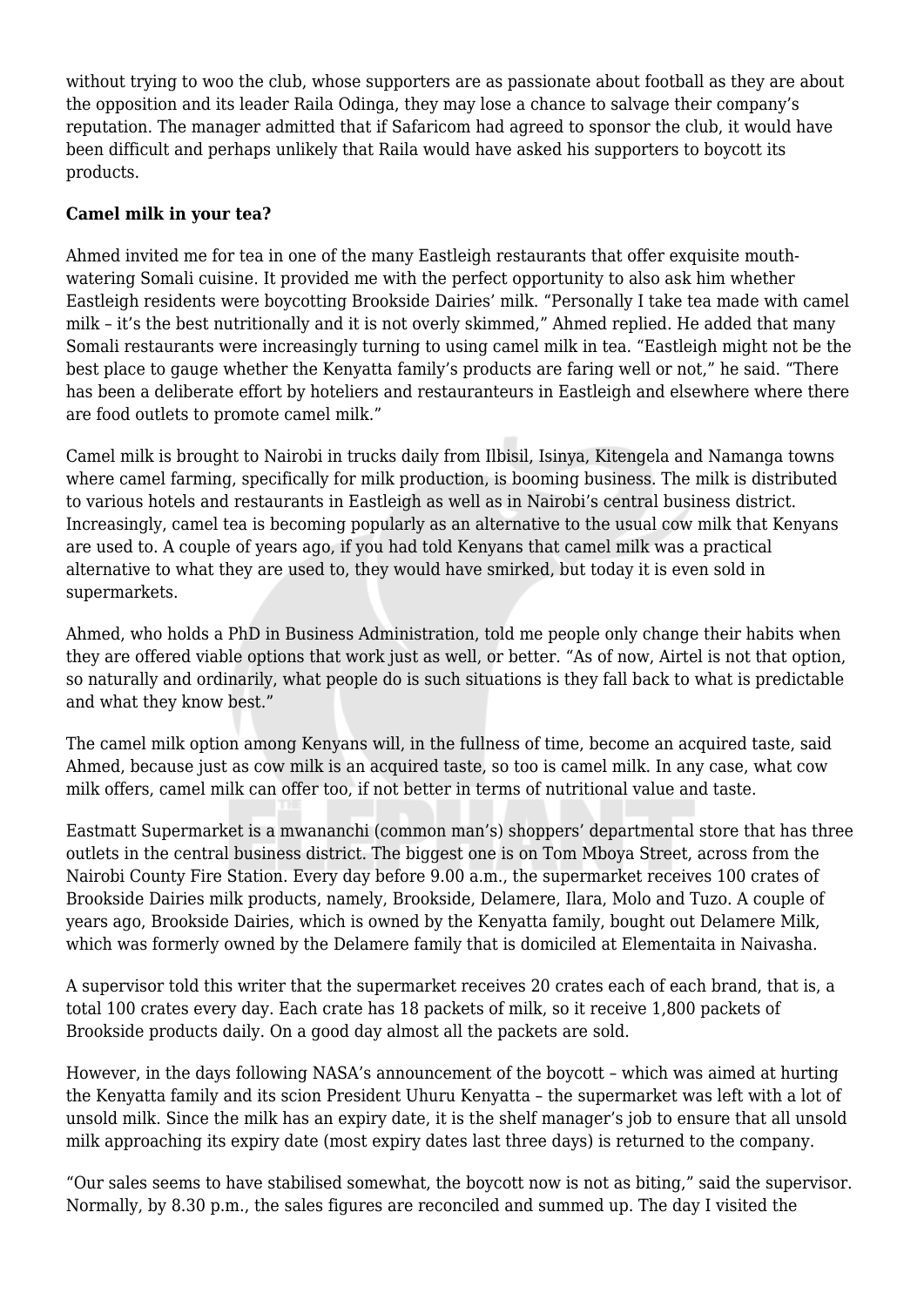supermarket, the supervisor said they had 10 unsold crates. That month, Brookside had chosen to rebranded the Ilara brand. When I asked the shelf manager why Ilara milk had been repackaged, he was coy with the answer, only saying, "The company is responding to market demands."

But if Brookside Dairies' products have been jolted in the supermarkets, it is in the small retail outlets that the company has faced its greatest challenge. In the slums of Nairobi, from Baba Dogo, Gomongo, Huruma, Kibera to Kariobangi North, Mathare to Mlango Kubwa, Mukuru kwa Reuben, Lucky Summer and Riverside, shopkeepers have been warned to stock Brookside milk at their own risk. People in these areas, who make up NASA supporters in great numbers, have completely boycotted the milk.

Japwoyo, a shopkeeper in Kibera, near Ayany estate, the bastion of Raila's support in Nairobi, said he had stopped accepting Brookside milk from his distributors. "My customers warned me I would be playing with fire if they found me selling Brookside. They have formed a vigilante group made of youths who are now moving from shop to shop to detect who is flouting the boycott." Japwoyo said even the Brookside distributors are no longer bringing milk to Kibera in their lorries. "One distributor escaped with his dear life after he was accosted by the vigilante one early morning. He pleaded with them not harm him, and to take the milk and not burn his van. They obeyed, but just this one time."

"Why Lato is sold in Kenya is ostensibly because Museveni and Brookside Dairies entered into a deal: The Kenyatta family is allowed to access the Uganda market, in return, Lato is allowed to penetrate the lucrative Kenyan market. It was a deal between two business entities and has got nothing to do with a bilateral agreement between two countries," said my Ugandan friend.

In Kibera, people have taken to Lato milk. Lato is from Uganda and it has both fresh and the long life UHT (Ultra Heat Treatment) milk brands. Although it is manufactured all the way in Mbarara town in western Uganda, Lato UHT milk is 10 shillings cheaper than Brookside UHT. I called my friend from Mpigi in Uganda and enquired about Lato milk. She told me Lato was supposedly produced by President Yoweri Museveni's company.

"Apart from keeping the cultural and traditional long horned Ankole cows, Museveni also keeps dairy cows in Mbarara. Why Lato is sold in Kenya is ostensibly because Museveni and Brookside Dairies entered into a deal: The Kenyatta family is allowed to access the Uganda market, in return, Lato is allowed to penetrate the lucrative Kenyan market. It was a deal between two business entities and has got nothing to do with a bilateral agreement between two countries," said my Ugandan friend.

Jack Oduor, who lives in Riverside estate – which is ensconced between Mathare North and Baba Dogo – told me that Lato was selling like hot cakes in these adjoining areas. "My shopkeeper at Riverside is a guy from the Jubilee supporting community. He was warned not to annoy the residents by stocking Brookside milk. The shopkeeper had to extend the warning to his distributors."

In Riverside, Mathare North, Baba Dogo and Lucky Summer, sales of Brookside milk have suffered, said Jack, who has been doing his own random survey in these areas to find out whether the boycott has been effective. "The truth of the matter is the boycott has been biting," said Jack. "In these areas, there are boycott vigilante youth groups, whose task is to ensure that Brookside milk is not sold in the shops."

Just for the record, the boycott is not only confined to Nairobi's ghettoes. Dan Shikanda, who was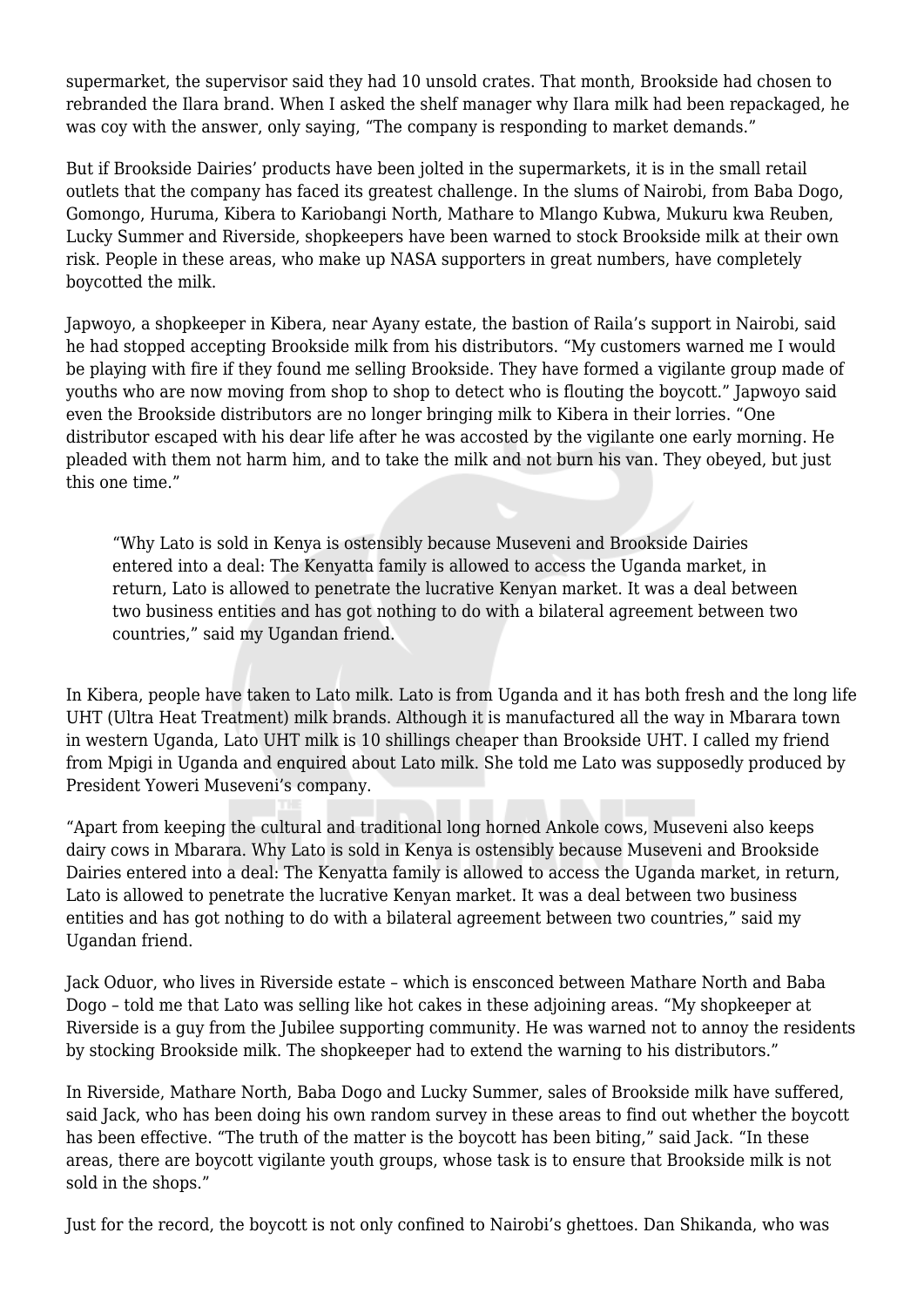Peter Kenneth's running mate in the city's gubernatorial election in August, lives and runs a shop in Nyayo estate, a middle-class suburb in Embakasi area, 12km southeast of Nairobi. Once a famous footballer who played for AFC Leopards, Shikanda is also a medical doctor-cum-politician. Shikanda's customers in the larger Nyayo estate told him that if he wanted to keep them as his loyal customers, he should "re-stock" his shop. Translation: Do not sell Brookside milk.

"Like Airtel, Pwani Oil, Kapa Oil Refineries and Menegai Oil companies have Raila to thank," said a Bidco sales and marketing manager, who requested anonymity to safeguard his job. "Let me tell you just how bad things are at Bidco: The company has had to do two things quickly to reposition itself: suspend the launch of a new product and do something that we have never done before – enter into sports sponsorship."

In other multi-cultural and multi-ethnic suburban areas like Buru Buru, Donholm, Umoja, Jacaranda, Greenview Innercore, all in Eastlands, plus Kitengela and Ongata Rongai in Kajiado County, shoppers have found a way to boycott, Safaricom, Brookside and Bidco companies' products. "We have gone ethnic: we Luhyas in Buru Buru Phase 1 have opted to buy from our Luhya shopkeepers, because we know they will not stock these products. The same goes for the Kisiis and Kambas." In Kitengela and Ongata areas, where the Kisii diaspora mostly live, my friends in those areas told said that it is a strategy they had also opted for: "Just buying from shopkeepers from our own ethnic communities."

These boycott warnings are not without their dire consequences. Three weeks ago in Mbita, Homa Bay County, a Brookside milk distributor was nearly lynched for showing up with his canter truck. Confronted by a rowdy vigilante mob, the driver, a Luo, was spared his life because he spoke the youth's language. Evans Otieno, who runs a retail shop at Katitu on the Katitu-Kendu Bay Road opposite the Sondu Miriu power plant, told me that what saved the distributor's life was that he was one of their own. "But he was given a stern warning not to be seen distributing Brookside milk in that area." Of course, the vigilantes emptied the canter truck of all its milk. Otieno himself received the same warning from the vigilante youth group: "I cannot sell or stock Brookside milk."

Brookside Dairy not only sells fresh and long shelf life milk, but each of its five brands have an accompanying yoghurt product: so there is Brookside Yoghurt, Delamere Yoghurt, Ilara Yoghurt, Molo Yoghurt, and Tuzo Yoghurt. Brookside Dairies' yoghurt products have not also been spared the boycott – and nowhere has this been felt more than on the Nakuru-Naivasha Highway.

This highway is mostly used by long-distance buses and shuttles going to western Kenya and all the way to the Kenya-Uganda-Tanzania borders. Many of the travellers are destined for Busia, Bungoma, Homa Bay, Kakamega, Kisumu, Kisii, Kitale, Luanda, Malaba, Mbale, Migori, Oyugis and Rongo, among other smaller towns. In western Kenya, these towns form the bedrock of NASA's support.

At the Gilgil weigh bridge 110km from Nairobi city centre, the buses and the shuttles have to slow down as they file in a queue as the 24-wheel trucks get weighed. Over time, the toll station and weigh bridge have become places that sell Delamare yoghurt and other Brookside yoghurts. Roving yoghurt traders and hawkers have become famous at this Gilgil weigh bridge stop, where they usually do roaring business selling cold fresh yoghurts to travellers. But since the boycott, the hawkers have decried their plummeting sales. "The travellers have been boycotting the yoghurts," said Edward Okul who lives in Nakuru, and who plies that route between Nairobi and Nakuru every week.

## **Fishy business**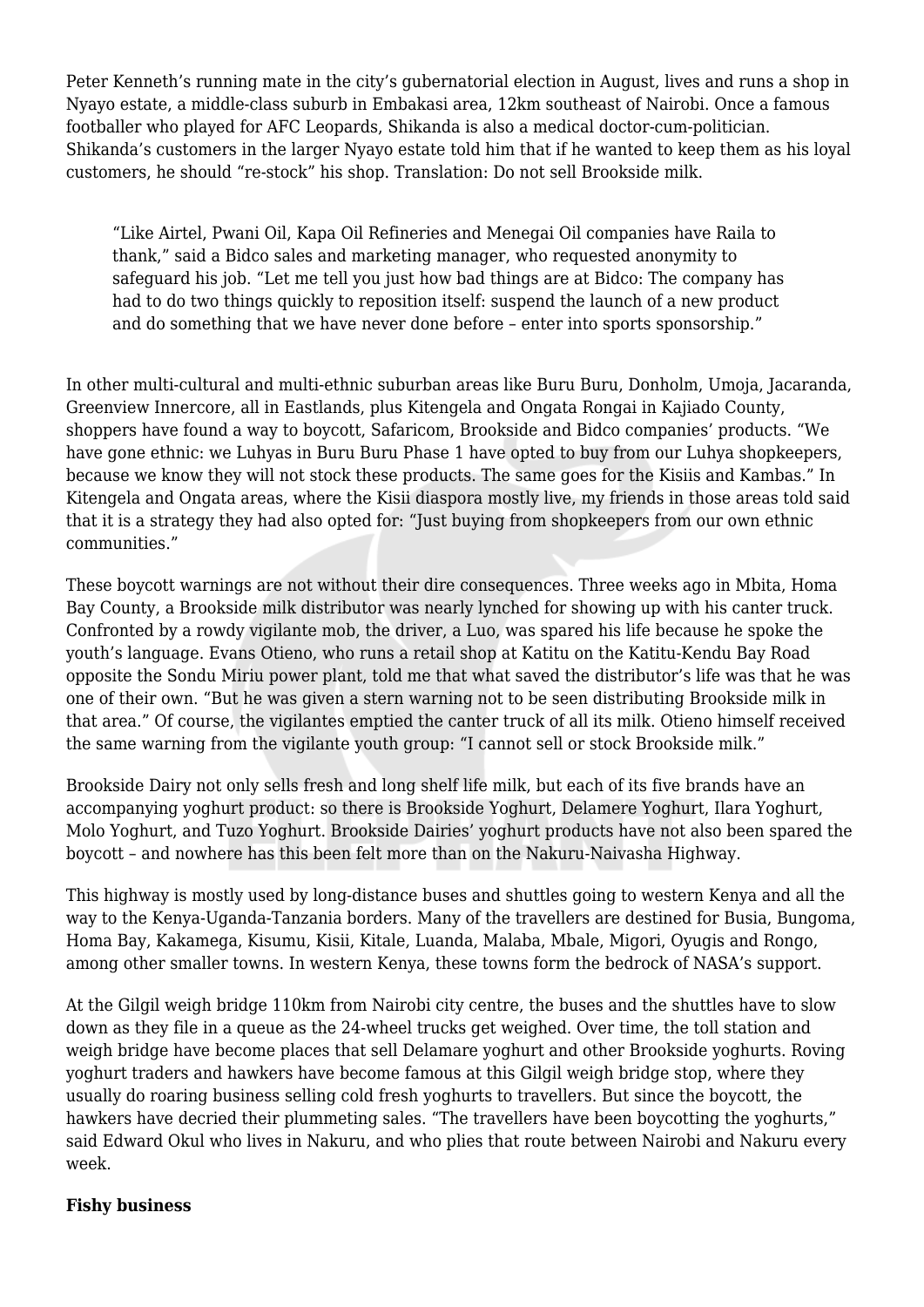Bidco Industries, which has its main offices in Thika town in Kiambu County, has also been suffering as a result of the boycott. A market leader in manufacturing cooking oil (both liquid and solid) and laundry soaps – known in the consumer market as domestic consumables – Bidco is now having to contend with a sustained onslaught from other market competitors.

Bidco produces more than 10 brands of cooking oil, such as the popular Elianto, Gold Fry, Soya Gold and Yellow Gold and cooking fats aimed at low-income households, such as Chipsy, Chipo, Mallo, Kimbo and Cowboy*.*

The boycott caught the company flatfooted. "Like Airtel, Pwani Oil, Kapa Oil Refineries and Menegai Oil companies have Raila to thank," said a Bidco sales and marketing manager, who requested anonymity to safeguard his job. "Let me tell you just how bad things are at Bidco: The company has had to do two things quickly to reposition itself: suspend the launch of a new product and do something that we have never done before – enter into sports sponsorship."

In the face of a sudden stiff competition amid a dipping market, Bidco Industries halted the launch of a carbonated drink that was to be unleashed in this quarter of the festive season. It also entered into a sports sponsorship deal with the rugby team Kenya Sevens."

Bidco Industries has divided its Kenya market into three regions: Nairobi, western and coast regions. "All the regions are suffering," said the manager, who oversees one of the regions. But your guess is as good as mine about which regions are suffering most, Coast and western regions, of course."

Just after the announcement of the boycott, the sole distributor of Bidco products in western Kenya pulled out. Junet Mohammed, the MP for Suna East constituency in Migori, a great friend and supporter of Raila Odinga, said he could not continue with the distribution no matter however lucrative it was.

The western region begins at Flyover 60kms from Nairobi city centre and covers the region that stretches all the way to Busia, Malaba (Kenya-Uganda border) and Sirare (Kenya-Tanzania) border towns. This market, particularly, the fried fish business mainly concentrated on the Busia-Muhuru Bay along Lake Victoria – commonly knowns as the fish belt market – is key to Bidco Industries' sales of its cooking oil products. "The fried fish business run by women is big time in western Kenya. Bidco had managed to convince the women that we have the best cooking oil for frying fish,' said the Bidco manager.

Just after the announcement of the boycott, the sole distributor of Bidco products in western Kenya pulled out. Junet Mohammed, the MP for Suna East constituency in Migori, a great friend and supporter of Raila Odinga, said he could not continue with the distribution no matter however lucrative it was. He recalled all his trucks, which today are packed back in Migori town, which has been his home since the family emigrated from the border town of Mandera 30 years ago. "Our competitors are zeroing in hard and quick on us. It is a huge market that no company can afford to lose," admitted the Bidco manager.

The same story is replicating itself in the coast where Bidco oils have been used to fry fish and make mahamri, a sweet doughnut that is popular in the region. Bidco's woes are accentuated by the fact that Pwani Oil and Kapa Oil Refineries are based in Mombasa. Pwani Oil products include Fresh Fri, Fry Mate, Mpishi poa and Salit, while Kapa Oil Refineries manufactures Rina*.* "Bidco is seriously thinking of revising its prices in the hard hit regions as a way of stemming the slipping market to the competitors," said the manager.